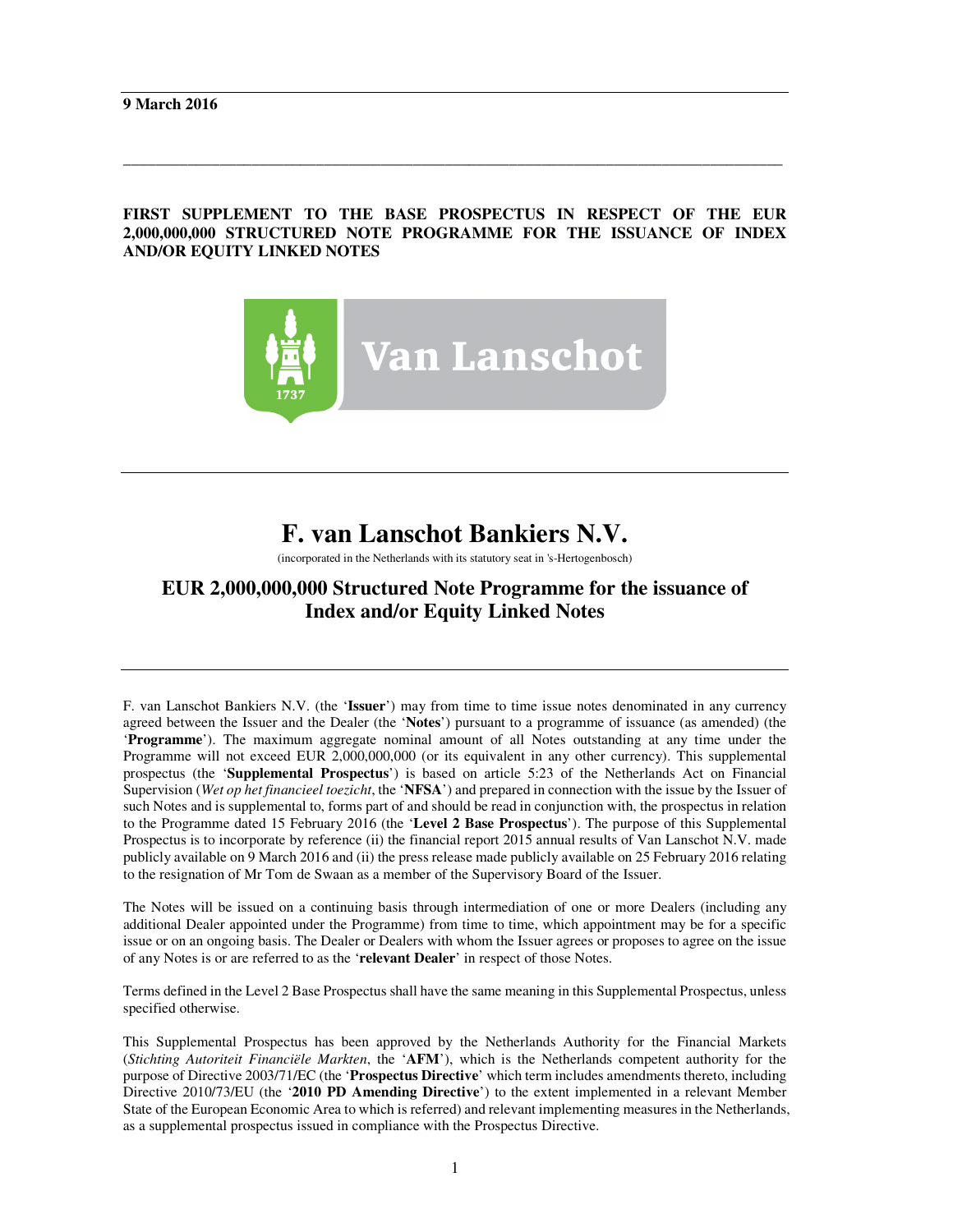The AFM has been requested by the Issuer to provide the competent authorities in Belgium, Luxembourg, Ireland and Sweden with a certificate of approval ('**Notification**') attesting that the Supplemental Prospectus has been drawn up in accordance with the Prospectus Directive and the prospectus regulation based thereon and the relevant implementing measures in the Netherlands. Notes issued under the Programme may be listed on Euronext in Amsterdam ('**Euronext in Amsterdam**'), the regulated market operated by Euronext Amsterdam N.V. ('**Euronext**') and the regulated market of the Luxembourg Stock Exchange, the regulated market of NASDAQ OMX Stockholm AB ('**NASDAQ Stockholm**') and the Nordic Derivatives Exchange ('**NDX**'),. The AFM shall notify the European Securities and Markets Authority ('**ESMA**') of the approval of the Supplemental Prospectus hereto at the same time as such approval is notified to the Issuer. In addition, the AFM shall provide ESMA with a copy of the Supplemental Prospectus.

The Programme also permits Notes to be issued on the basis that they will not be admitted to listing, trading and/or quotation by any listing authority, stock exchange and/or quotation system or to be admitted to listing, trading and/or quotation by such other or further listing authorities, stock exchanges and/or quotation systems as may be agreed with the Issuer.

The Notes have not been and will not be registered under the U.S. Securities Act of 1933, as amended (the '**Securities Act**') or any U.S. state securities laws and the Notes may not be offered, sold or delivered within the United States, or to or for the account or benefit of U.S. persons (as defined in Regulation S ('**Regulation S**') under the Securities Act), except pursuant to an exemption from, or a transaction not subject to, the registration requirements of the Securities Act and applicable United States state securities laws, or pursuant to an effective registration statement.

#### **AN INVESTMENT IN THE NOTES INVOLVES CERTAIN RISKS. PROSPECTIVE INVESTORS SHOULD HAVE REGARD TO THE FACTORS DESCRIBED UNDER THE SECTION HEADED "RISK FACTORS" IN THE LEVEL 2 BASE PROSPECTUS.**

This Supplemental Prospectus must be read and construed together with the Level 2 Base Prospectus and with any documents incorporated by reference herein (which can be found on the website of the Issuer, https://corporate.vanlanschot.nl/en/financial/debt-investors/structured-notes-issuance-programme/), and in relation to any Tranche of Notes, this Level 2 Base Prospectus should be read and construed together with the relevant Final Terms. The date of this Supplemental Prospectus is 9 March 2016 and is supplemental to, forms part of and should be read in conjunction with, the Level 2 Base Prospectus.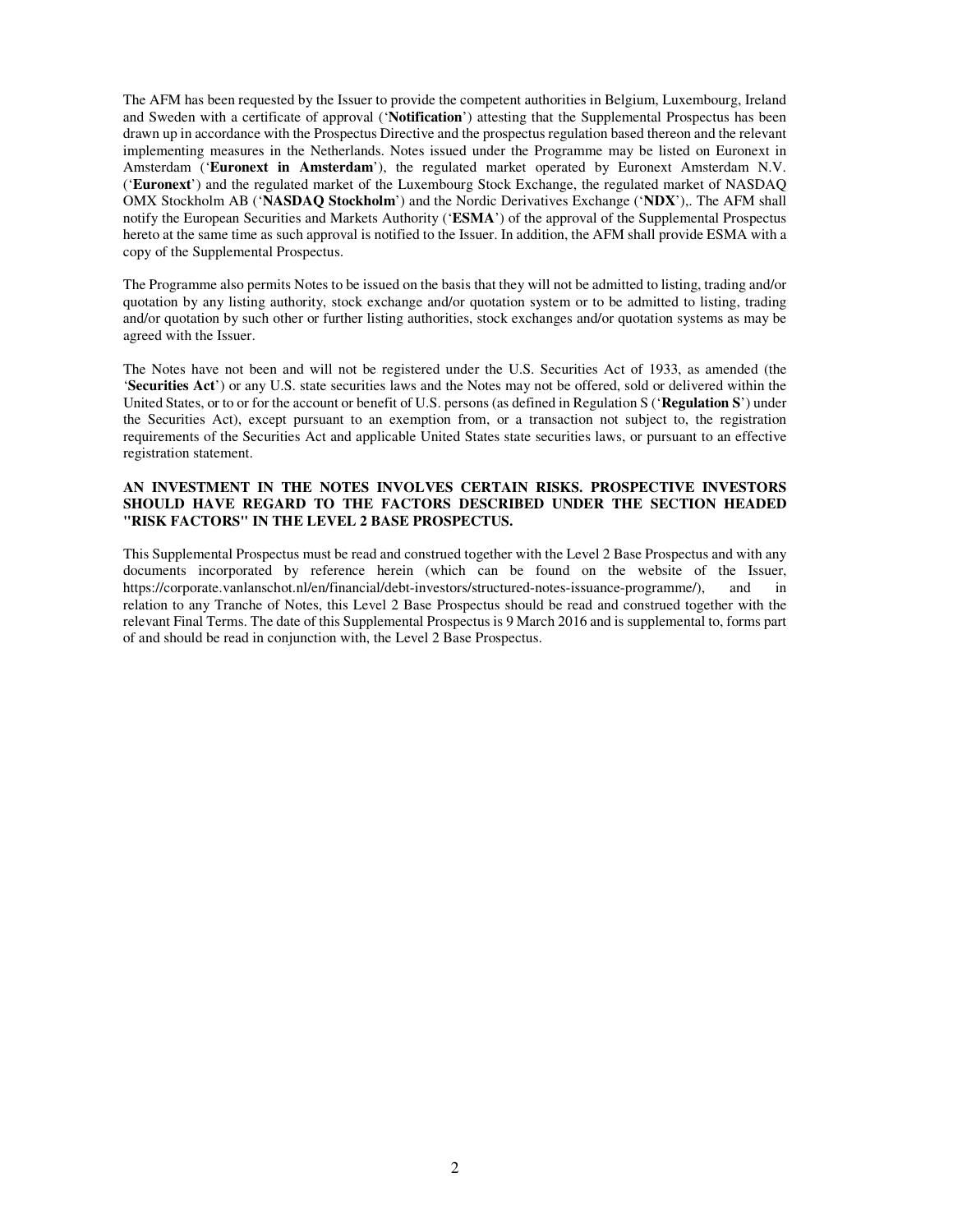#### **IMPORTANT NOTICE**

The Issuer accepts responsibility for the information contained in the Level 2 Base Prospectus and this Supplemental Prospectus. To the best of the knowledge and belief of the Issuer (which has taken all reasonable care to ensure that such is the case) the information contained in the Level 2 Base Prospectus and this Supplemental Prospectus is in accordance with the facts and does not omit anything likely to affect the import of such information. Any information from third parties, as specified in the applicable Final Terms, has been accurately reproduced and does not omit anything likely which would render the reproduced information inaccurate or misleading. The Issuer accepts responsibility accordingly.

Application has been made for certain series of Notes to be issued under the Programme to be listed on Euronext in Amsterdam, the regulated market of the Luxembourg Stock Exchange, NASDAQ Stockholm and NDX. Notice of the aggregate nominal amount of Notes, interest (if any) payable in respect of Notes, the issue price of Notes and any other terms and conditions not contained herein which are applicable to each Tranche of Notes will be set forth in the final terms (the '**Final Terms**') which will be filed with the AFM if required by the Prospective Directive and its relevant implementing measures in the Netherlands and, if applicable, will be delivered to Euronext in Amsterdam, the Luxembourg Stock Exchange, NASDAQ Stockholm, NDX or any other exchange, and filed with an issue specific summary, on or before the date of issue of the Notes of such Tranche.

The AFM has approved the Level 2 Base Prospectus and the Supplemental Prospectus in connection with the issue by the lssuer of Notes which are:

- a) offered to the public in the European Economic Area in circumstances which require the publication of a prospectus under the Prospectus Directive, whether or not such Notes are listed and admitted to trading on any market; and/or
- b) admitted to trading on any one or more regulated markets as defined under Directive 2004/39/EC of the European Parliament and of the Council on markets in financial instruments,

such Notes hereinafter referred to as "Public Offer Notes". Public Offer Notes may be issued in any denominations as agreed between the Issuer and the relevant Dealer(s).

The Issuer may also issue unlisted Notes and/or Notes not admitted to trading on any regulated market in the European Economic Area and, where such Notes are, in addition, issued with a denomination of at least EUR 100,000 (or its equivalent in any other currency) or otherwise fall within in an exemption from the requirement to publish a prospectus under the Prospectus Directive. The AFM has neither approved nor reviewed information in the Level 2 Base Prospectus or this Supplemental Prospectus in connection with the issue of any such exempt Notes.

The Programme provide that Notes may be listed on such other or further exchange or stock exchanges as may be agreed between the Issuer and the Dealer.

If between the date of this Supplemental Prospectus and the final closing of the a Public Offer or, as the case may be, the time when trading of the Notes begins on Euronext in Amsterdam, the regulated market of the Luxembourg Stock Exchange, NASDAQ Stockholm, NDX or any other regulated market, a significant new factor, material mistake or inaccuracy relating to information included in the Level 2 Base Prospectus which is capable of affecting the assessment of the Notes arises or is noticed, the Issuer will prepare a supplement to the Level 2 Base Prospectus or publish a new Level 2 Base Prospectus for use in connection with any subsequent issue of Notes subject to such Public Offer or, as the case may be, such admission to trading. Such a supplement will be approved by the AFM and published in accordance with applicable law. A Notification will be provided to the competent authorities and the European Securities Market Authority. A summary, and any translations thereof required for the purpose of such Public Offer or, as the case may be, such admission to trading, will also be supplemented, if necessary, to take into account the new information included in the supplement.

The Level 2 Base Prospectus and this Supplemental Prospectus are to be read in conjunction with all documents which are deemed to be incorporated therein by reference. The Level 2 Base Prospectus and this Supplemental Prospectus shall be read and construed on the basis that such documents are incorporated in and form part of the Level 2 Base Prospectus and this Supplemental Prospectus.

No person has been authorised to give any information or to make any representation not contained in or not consistent with the Level 2 Base Prospectus, this Supplemental Prospectus, any Final Terms or any other information supplied in connection with the Programme or the Notes and, if given or made, such information or representation must not be relied upon as having been authorised by the Issuer or the Dealer.

Neither the Level 2 Base Prospectus nor this Supplemental Prospectus nor any Final Terms nor any other information supplied in connection with the Programme should be considered as a recommendation by the Issuer,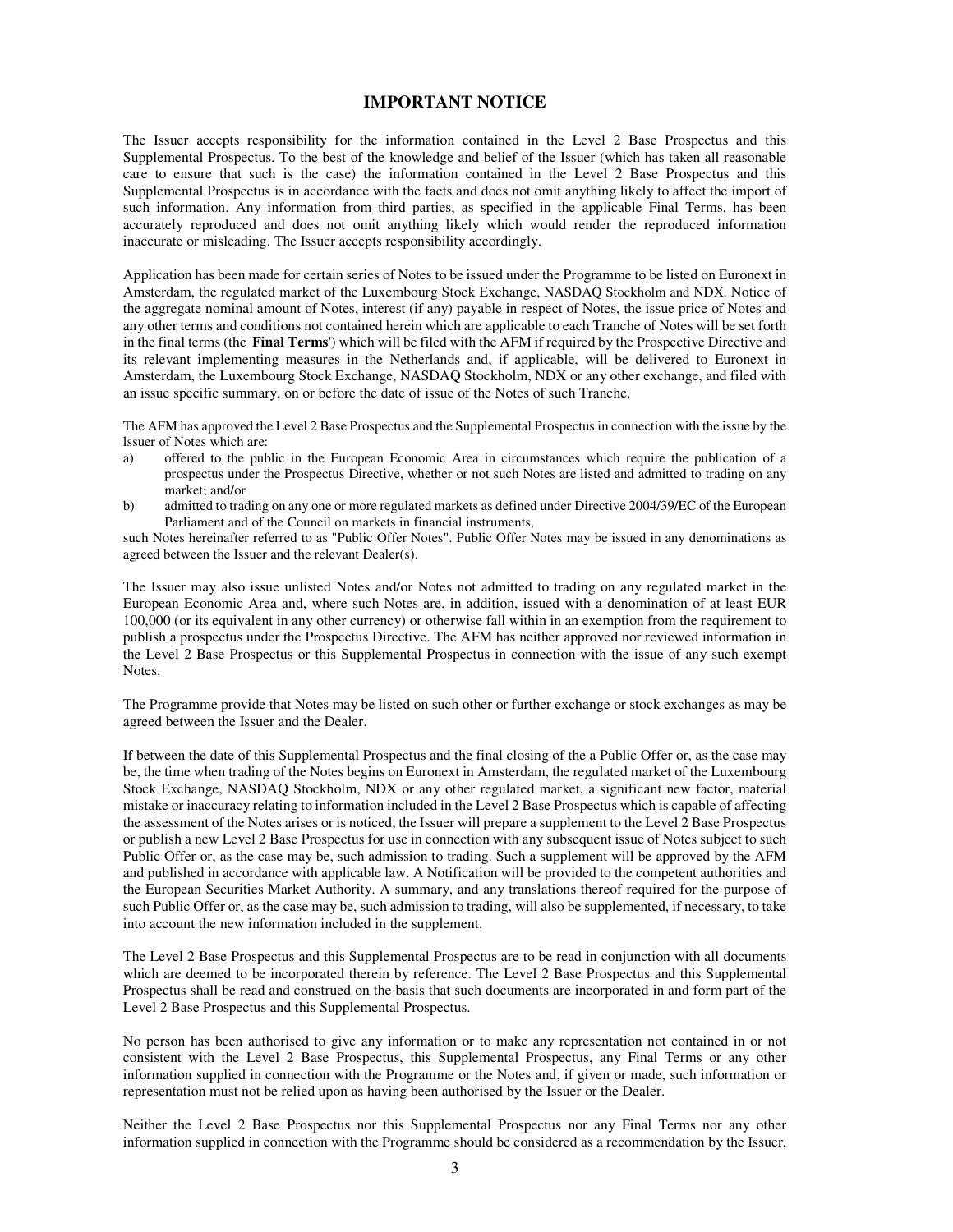the Arranger or the Dealer that any recipient of the Level 2 Base Prospectus, this Supplemental Prospectus or any other information supplied in connection with the Programme should purchase any Notes. Accordingly, no representation, warranty or undertaking, expressly or implied, is made and no responsibility is accepted by the Issuer in its capacity as Arranger or by the Dealer or any of their respective affiliates in their capacity as such, as to the accuracy or completeness of the information contained in the Level 2 Base Prospectus, this Supplemental Prospectus or any other information provided by the Issuer.

Each investor contemplating purchasing any Notes should make its own independent investigation of the financial condition and affairs, and its own appraisal of the creditworthiness, of the Issuer. Neither the Level 2 Base Prospectus nor this Supplemental Prospectus nor any other information supplied in connection with the Programme constitutes an offer or invitation by or on behalf of the Issuer, the Arranger or the Dealer to any person to subscribe for or to purchase any Notes.

Neither the delivery of the Level 2 Base Prospectus or this Supplemental Prospectus nor the offering, sale or delivery of any Notes shall at any time imply that the information contained herein concerning the Issuer is correct at any time subsequent to the date hereof or, as the case may be, the date upon which the Level 2 Base Prospectus has been most recently amended or supplemented or the balance sheet date of the most recent financial statements deemed to be incorporated by reference into the Level 2 Base Prospectus or this Supplemental Prospectus or that any other information supplied in connection with the Programme is correct as of any time subsequent to the date indicated in the document containing the same. The Arranger and the Dealer expressly do not undertake to review the financial condition or affairs of the Issuer during the life of the Programme. Investors should review, *inter alia*, the most recent financial statements of the Issuer and any other relevant publicly available information when deciding whether or not to purchase any Notes.

Neither the Level 2 Base Prospectus nor the Supplemental Prospectus nor any part hereof constitutes an offer or an invitation to sell or the solicitation of an offer to buy any Notes in any jurisdiction to any person to whom it is unlawful to make such an offer or solicitation in such jurisdiction. The distribution of the Level 2 Base Prospectus, this Supplemental Prospectus and any Final Terms and the offer or sale of Notes in certain jurisdictions may be restricted by law. The Issuer, the Arranger and the Dealer do not represent that the Level 2 Base Prospectus or this Supplemental Prospectus may be lawfully distributed, or that any Notes may be lawfully offered, in compliance with any applicable registration or other requirements in any such jurisdiction, or pursuant to an exemption available thereunder, or assume any responsibility for facilitating any such distribution or offering. In particular, no action has been taken by the Issuer, the Arranger or the Dealer which would permit a public offering of any Notes or distribution of the Level 2 Base Prospectus or this Supplemental Prospectus in any jurisdiction where action for that purpose is required. Accordingly, no Notes may be offered or sold, directly or indirectly, and neither the Level 2 Base Prospectus nor this Supplemental Prospectus nor any advertisement or other offering material may be distributed or published in any jurisdiction, except under circumstances that will result in compliance with any applicable laws and regulations. Persons into whose possession the Level 2 Base Prospectus or this Supplemental Prospectus (or any part thereof) or any Notes come must inform themselves about, and observe, any such restrictions. In particular, there are restrictions on the distribution of the Level 2 Base Prospectus and this Supplemental Prospectus and the offer or sale of Notes in the United States, the European Economic Area, the United Kingdom, the Netherlands, the Kingdom of Sweden, Japan and Ireland.

The Notes have not been approved or disapproved by the US Securities and Exchange Commission, any State Securities Commission or any other regulatory authority, nor have any of the foregoing authorities passed upon or endorsed the merits of this offering or the accuracy or adequacy of the Level 2 Base Prospectus or this Supplemental Prospectus. Any representation to the contrary is unlawful.

In connection with the issue and distribution of Notes under the Programme, the Dealer who is specified in the Final Terms as the Stabilising Manager (or any duly appointed person acting for the Stabilising Manager) in relation to the relevant series of Notes may over-allot Notes or effect transactions with a view to supporting the market price of the Notes of such series at a level higher than that which might otherwise prevail for a limited period. However, there is no assurance that the Stabilising Manager (or any agent of the Stabilising Manager) will undertake stabilising action. Any stabilisation action may begin on or after the date on which adequate public disclosure of the terms of the offer of the relevant Series of Notes is made and, if begun, may be ended at any time, but it must end no later than the earlier of 30 days after the relevant issue date and 60 days after the date of the allotment of the Notes of such series. Any stabilisation action or over-allotment must be conducted by the Stabilising Manager (or persons acting on behalf of the Stabilising Manager) in accordance with all applicable laws and regulations amended from time to time.

The Issuer may, in its absolute discretion, perform market making activities as a liquidity provider in respect of certain series or tranches of Notes, provided, however, that the Issuer always undertakes to provide market making activities should any such activities be required under any applicable law or exchange regulation.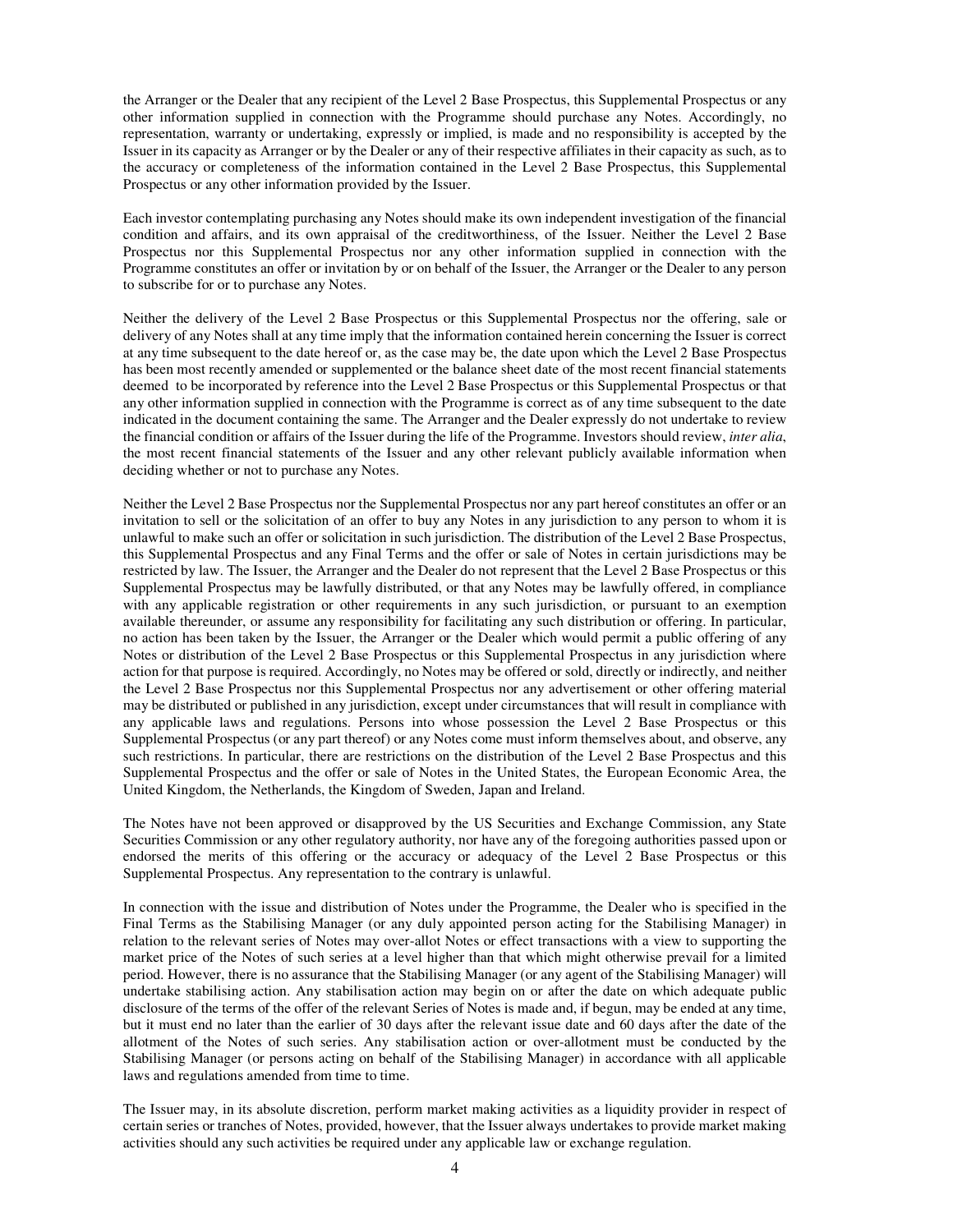All figures in the Supplemental Prospectus have not been audited, unless explicitly stated otherwise. These figures are internal figures of the Issuer.

The Notes have not been and will not be registered under the United States Securities Act of 1933, as amended (the '**Securities Act**'), and the Notes are subject to U.S. tax law requirements. The Notes may not be offered, sold or delivered within the United States or to U.S. persons, except pursuant to an exemption from, or in a transaction not subject to, the registration requirements of the Securities Act.

The Level 2 Base Prospectus and this Supplemental Prospectus have been prepared on the basis, except to the extent sub-paragraph (ii) below may apply, that any offer of Notes in any Member State of the European Economic Area which has implemented the Prospectus Directive (each, a '**Relevant Member State**') will be made pursuant to an exemption under the Prospectus Directive, as implemented in that Relevant Member State, from the requirement to publish a prospectus for offers of Notes. Accordingly any person making or intending to make an offer in that Relevant Member State of Notes which are the subject of an offering contemplated in the Level 2 Base Prospectus or this Supplemental Prospectus as completed by final terms in relation to the offer of those Notes may only do so:

- (i) in circumstances in which no obligation arises for the Issuer or any Dealer to publish a prospectus pursuant to Article 3 of the Prospectus Directive or supplement a prospectus pursuant to Article 16 of the Prospectus Directive, in each case, in relation to such offer; or
- (ii) if a prospectus for such offer has been approved by the competent authority in that Relevant Member State or, where appropriate, approved in another Relevant Member State and notified to the competent authority in that Relevant Member State and (in either case) published, all in accordance with the Prospectus Directive, provided that any such prospectus has subsequently been completed by final terms which specify that offers may be made other than pursuant to Article 3(2) of the Prospectus Directive in that Relevant Member State and such offer is made by one of the persons mentioned in the relevant final terms during the Offer Period specified for such purposes therein.

Neither the Issuer nor any Dealer have authorised, nor do they authorise, the making of any offer of Notes in any other circumstances.

To the extent that there is any inconsistency between (a) any statement in this Supplemental Prospectus or any statement incorporated by reference into the Level 2 Base Prospectus by this Supplemental Prospectus and (b) any other statement in or incorporated by reference in the Level 2 Base Prospectus, the statements in (a) above will prevail.

Save as disclosed in this Supplemental Prospectus, no other significant new factor, material mistake or inaccuracy relating to the information included in the Level 2 Base Prospectus has arisen or been noted, as the case may be, since the publication of the Level 2 Base Prospectus.